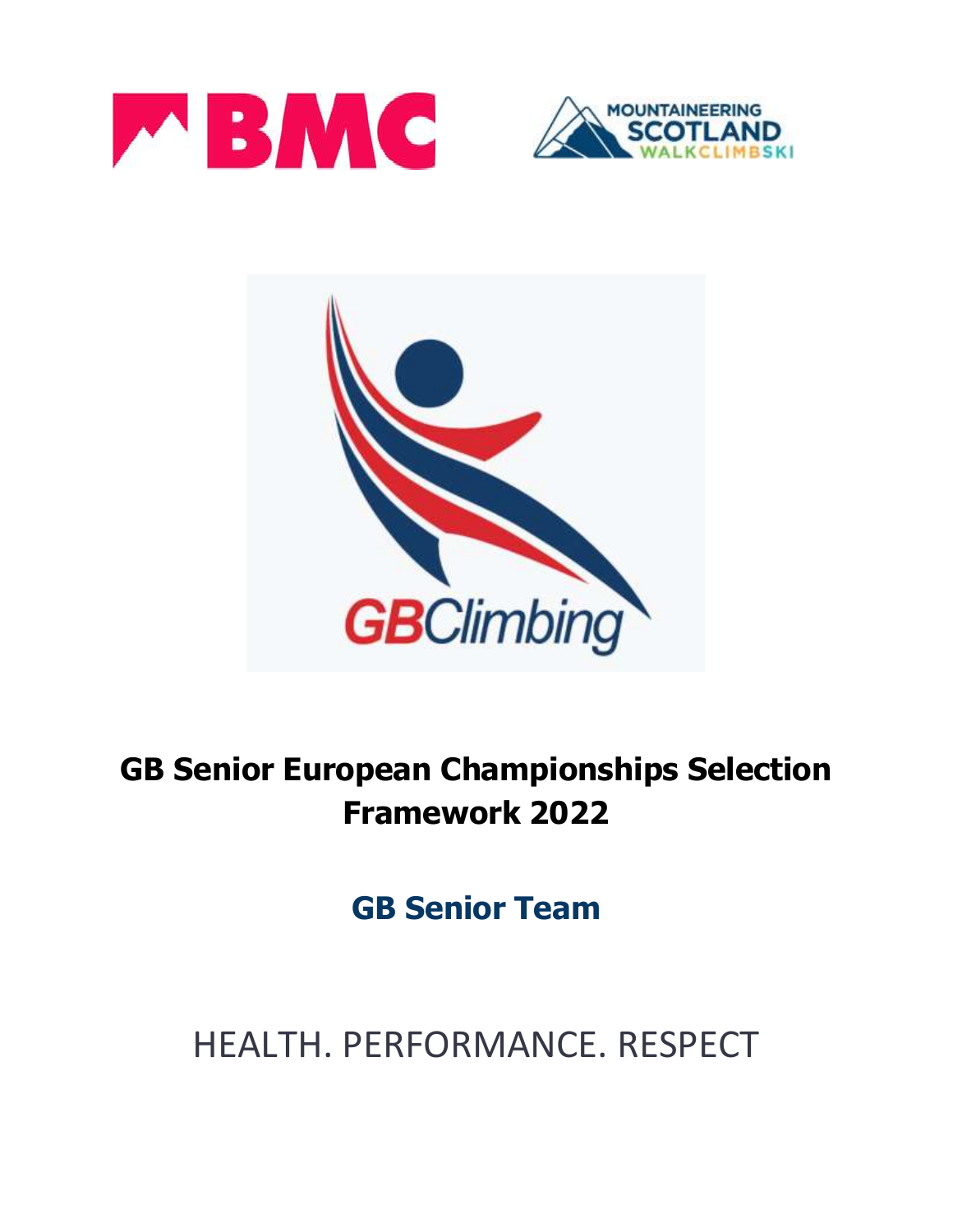

# **IFSC Senior in Combined**

# **1. Purpose of this Selection Framework**

1.1. This framework outlines the approach that GB Climbing will undertake when selecting eligible athletes to compete at the IFSC European Championships 2022.

# **2. Purpose of the GB Climbing Senior Squad**

2.1 To inspire the Great Britain climbing community through the achievement of World Class performances and medal winning success.

2.2 To create a formidable team of athletes by providing the best support via a team culture and training environment that all relish to be a part of.

2.3 To help our athletes be the best they can be, achieving great things both in the climbing gym and in life beyond GB Climbing.

2.4 To develop our GB Climbing Talent, supporting them as climbers and as people to have a positive impact on society by representing the very best of sport climbing.

# **3. Subjective nature of selection decisions**

3.1. GB Climbing does not consider it desirable to select for our GB Senior Team purely based on hard edged criteria. Such an approach would not consider factors such as injury or illness which may have affected attendance at events, future performance potential or team performance dynamics.

3.2. Selection decisions will be made on the basis of the factors set out in Section 9 of this policy.

3.3. All selection decisions will be made by the Selection Panel outlined in section 6 of this document.

# **4. Purpose of selection decisions**

- 4.1. The objective of each selection decision is to:
- 4.1.1. Select athletes with the best chance of achieving:
	- A.) Exceptional performances at European Climbing Championships 2022.
	- B.) Qualification to European Championships combined event.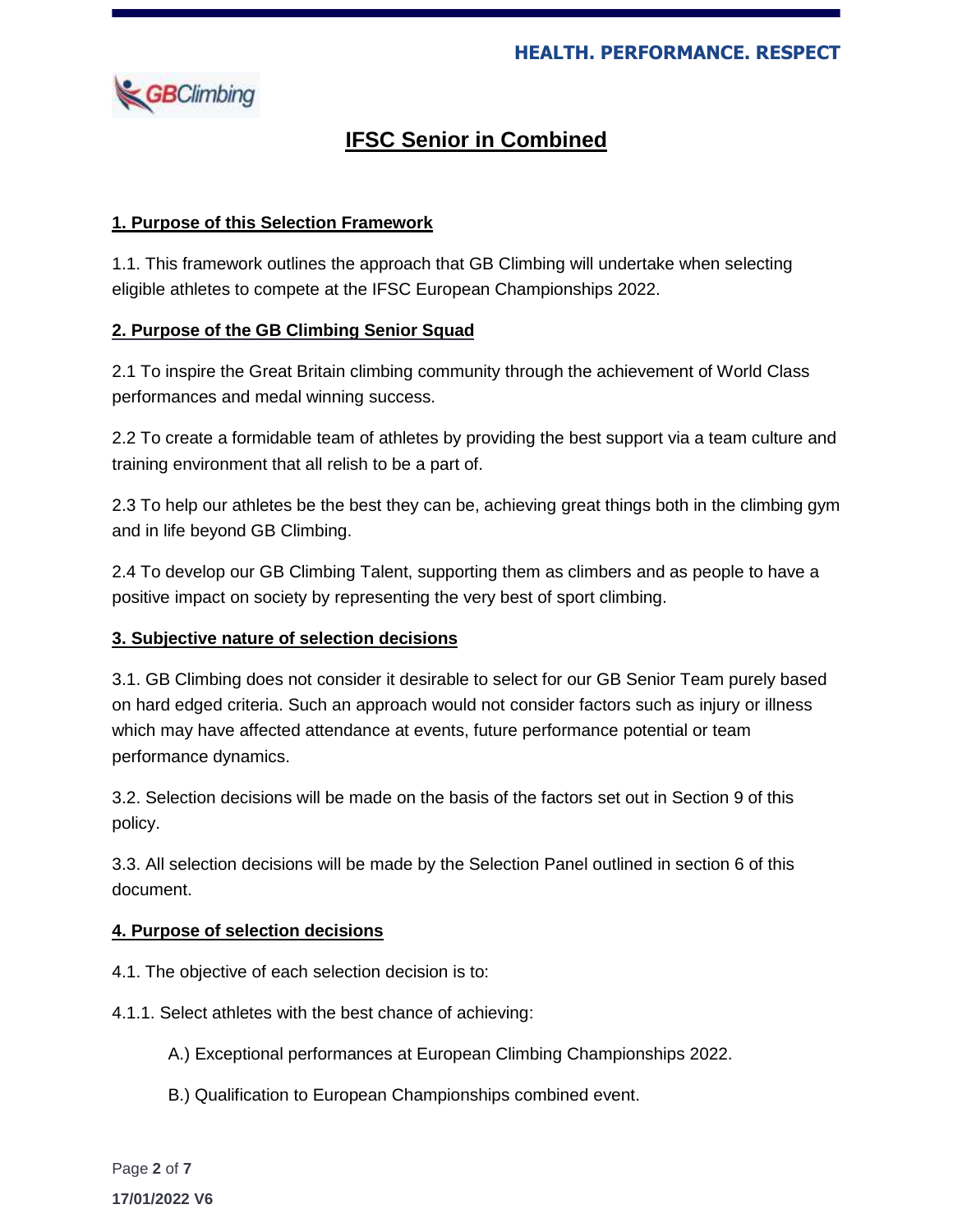

# **5. Eligibility**

In addition to BMC eligibility below, athletes must comply with the UK Sport [Eligibility](https://www.uksport.gov.uk/resources/eligibility) Policy and IFSC eligibility rules<sup>1</sup> including anti-doping:

5.1. Athletes must be at least 16 years of age (or turn 16 within the year 2022);

5.2. Athletes must be members of the BMC and/or Mountaineering Scotland;

5.3. Athletes must hold a current UK Passport;

5.4. Athletes must hold a valid international license issued by the BMC;

5.5. Athletes will sign the BMC athlete agreement and abide by its terms and conditions. Any athlete failing to do so prior to attending the selected competition, could see their selection being withdrawn;

5.6. Athletes will comply with IFSC and UK Anti-Doping rules and anti-doping blood/urine testing policies. Notified athletes in the National and/or International Registered Testing Pools, or the UK Anti-Doping Domestic Testing Pool, will comply with the requirements of the World Anti-Doping Code and International Standard for Testing and Investigations with regard to ADAMS and whereabouts information.

5.7. Athletes will sign the BMC Athlete Agreement and abide by its terms and conditions. Any athlete failing to do so will see their selection being withdrawn.

5.8. All athletes must be declared as medically fit to compete by their GP (including satisfactory BMI, see GB [Climbing](https://www.thebmc.co.uk/media/files/Welfare%20Support%20Plan%20FINAL%204_2(1).pdf?_ga=2.66809454.1324444208.1615818558-81743446.1514886779) Welfare Support plan);

# **6. Selection Panel**

- 6.1 All selection recommendations are made by the GB Climbing Senior Coaching Team including:
	- Head Coach (chair, casting vote)
	- Senior Coaches (voting)
	- Performance Analyst (voting)
	- Independent Observer (non-voting, minute-taker)

 $\overline{a}$ 

<sup>1</sup> IFSC 2019 Rules, pages 4 & 5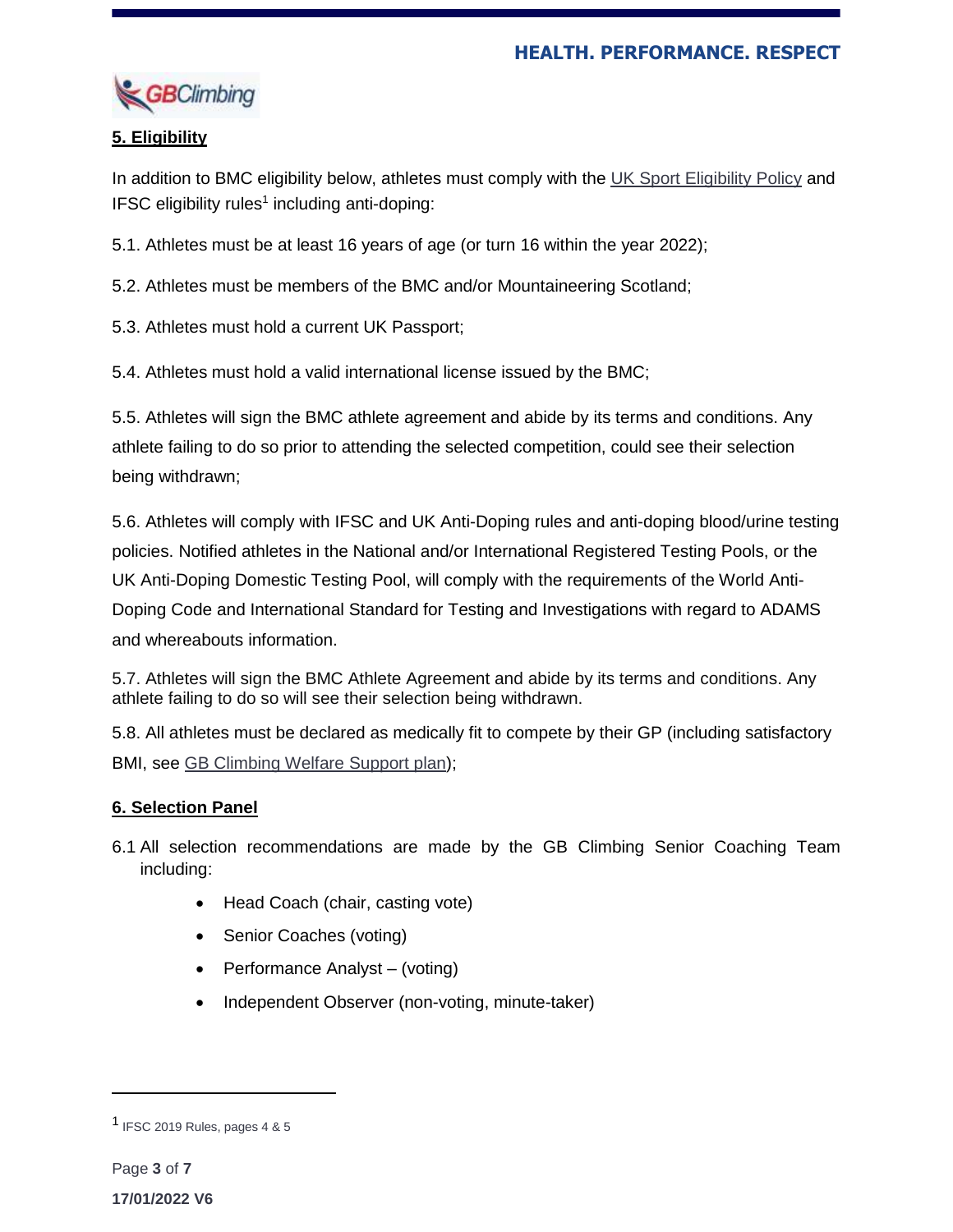

All selection recommendations will be presented to the following panel (the **Selection Panel**), which will confirm that due process has been followed and consider whether the recommendations made by the GB Senior Coaching Team are appropriate. If so, the Selection Panel will confirm those recommendations:

- Head of Performance (chair, casting vote)
- Head Coach (non-voting)
- Independent Member (voting)
- Independent Member (voting
- Independent Observer (non-voting, minute-taker)
- 6.2 Other expert advisors or observers such as representatives from the British Olympic Association, UK Sport, British Athletes Commission may be invited to attend.
- 6.3 Conflicts of interest (if any) will be declared at the start of the meeting. In the event of a conflict of interest, the person will remove themselves from the decision-making process.
- 6.4 Each voting member of the selection panels shall have one vote as regards each selection decision. In the event of a tie, the Chair will have the casting vote.

#### **7. Annual Performance Strategy**

7.1 GB Climbing will issue all eligible athletes with a copy of the Annual Performance Strategy which is relevant to the current season in which they are seeking selection to the GB Senior Climbing Team.

7.2 It is the aim of GB Climbing to issue these documents during the pre-season training period, however this may not always be possible, in which case the Annual Performance Strategy will be issued at the earliest available opportunity.

7.3. The Annual Performance Strategy (APS) document will contain the following:

7.3.1 the key Training Events, pre-season Selection Events that athletes are obligated to attend;

7.3.2 any relevant performance parameters;

- 7.3.3 the current season training calendar; and
- 7.3.4 any other relevant information.

#### **8. Confidentiality**

8.1 Athletes and officials must not disclose any information regarding any selection decisions, Annual Performance Strategy or appeals until such information is publicly announced or disclosed by the BMC.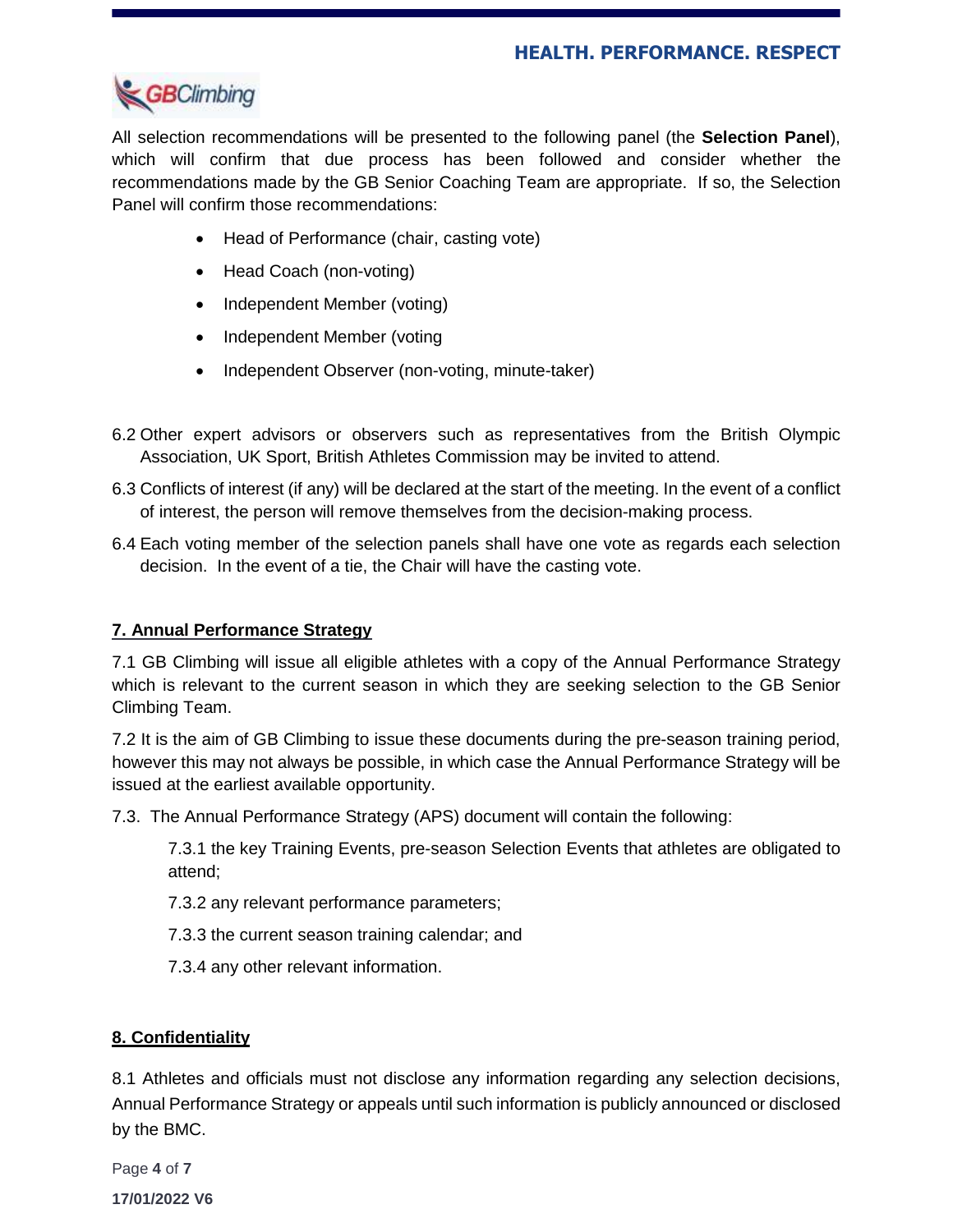

#### **9.0 European Championships Selection**

9.1 The 2022 European Championship selection decisions will be made based upon the following data points:

- 1. **International Performance** (Performance Data & Ranking) Historical from the recent 2021 & 2022 season:
	- IFSC World Championship & World Cup Results
	- IFSC European Cup Results
	- IFSC World Youth Championship Results
- 2. **Performance at GB Climbing Competition Selection Events (National Trails)** (Performance Data & Ranking)
- 3. **Domestic performance** (Performance Data & Ranking) Historical from 2021 season:
	- British Lead Climbing Championships BLCC 2021
	- British Bouldering Championships BBC 2021& 2022
- 4. **Coach Perspective** Coach observations of athlete performance behaviors from 2022 National Trials & competitive season

#### **10. Appeals**

10.1 Please see (GB Climbing [Selection](mailto:https://www.thebmc.co.uk/gb-climbing-selection-appeals-process) Appeals Policy)

#### **12. De-selection – Substitutions and Injuries**

12.1. An athlete may be de-selected from the GB Climbing Senior Squad on the following grounds:

12.1.1. Ceasing to comply with the eligibility criteria set out in this Selection Policy;

12.1.2. Injuries, illness and changes in health status (e.g. pregnancy) will be considered on a case by case basis where an athlete wishes to be considered for selection.

12.1.3. Failure to engage with GB Climbing program and IAP process where targets are being monitored and/or not achieved.

12.2. Replacement of athletes de-selected from the squad will be considered at the complete discretion of the Selection Panel. Any replacement will be selected in accordance with section 6 of this policy.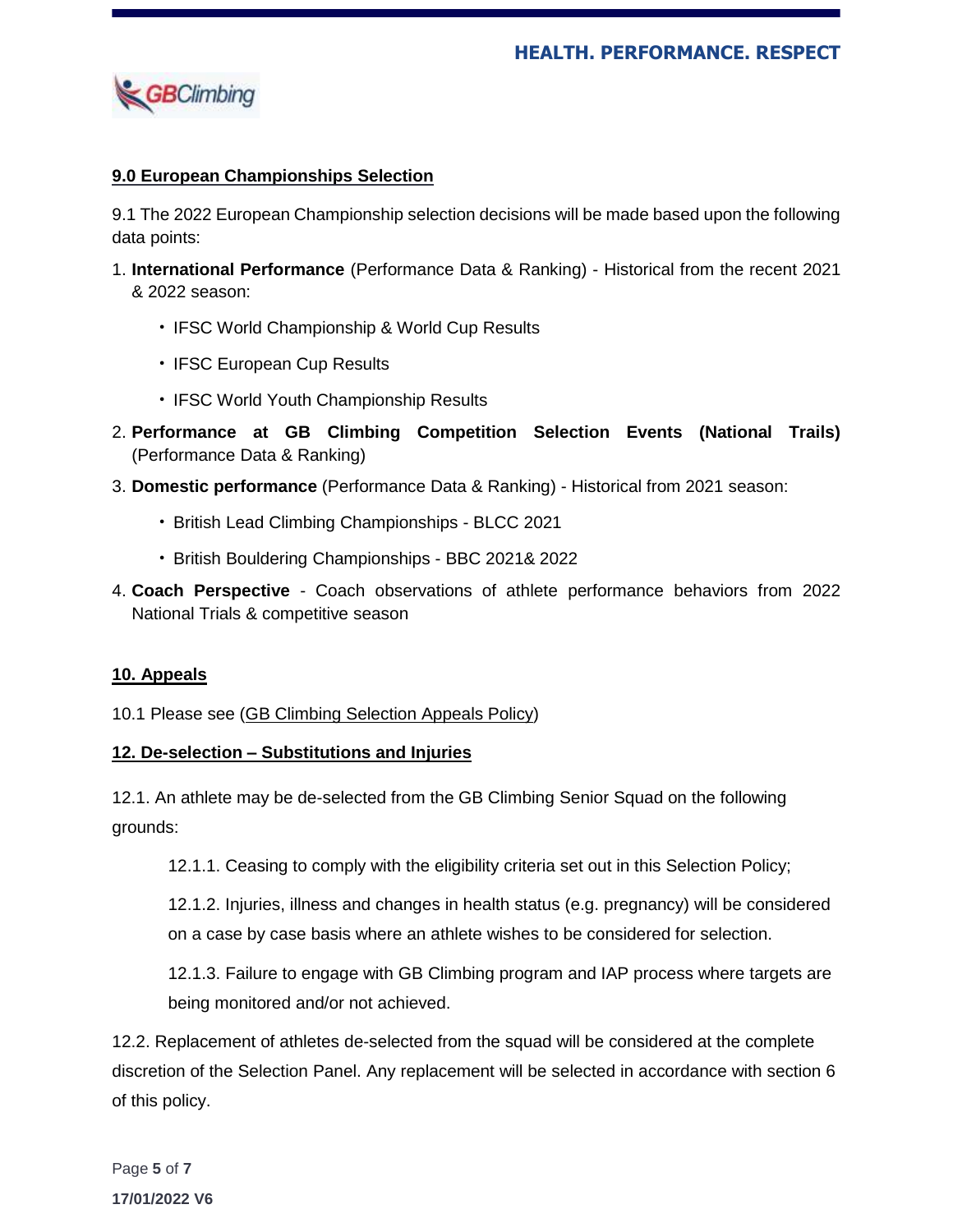

12.3 Athletes will cease to comply with the eligibility criteria set out in this Selection policy if any of the following occur:

12.3.1 An anti-doping rule violation or receiving provisional suspension due to antidoping infringement; or

12.3.2 A serious misconduct or suspension due to misconduct; or

12.3.3 A breach of any BMC/GB Climbing Policy.

# **13. Disclaimer**

13.1. Due to the uncertainty of the 2022 competition season due to the impact of COVID, this document may require some minor adjustment should the National Trials not be held. These amendments will be made public via an updated version of this document, made available (including the date on which any amendment was made) at [www.thebmc.co.uk](http://www.thebmc.co.uk/)

13.2 This policy is subject to periodic review to ensure that the selection policy: remains fair and efficient; takes into account any external rule or policy amendments; and includes any relevant feedback from the selectors, athletes, coaches and appeal panels.

# **14. Timeframes**

14.1 The selection process will take place between 11<sup>th</sup>-15<sup>th</sup> of July 2022 with decision announces as soon as is reasonable to do so.

# **15. Questions about the policy**

15.1. Questions about this policy should be directed to [office@thebmc.co.uk](mailto:office@thebmc.co.uk) where a staff member who was not involved in the selection process will respond.

# **15. Arbitration**

15.1. The parties agree that, save for appeals in accordance with the GB Climbing Selection Appeals Process [\[link\]](mailto:https://www.thebmc.co.uk/gb-climbing-selection-appeals-process), all disputes between them arising out of or in connection with this policy shall be referred to Sport Resolutions (UK) (a trading name of The Sports Dispute Resolution Panel Ltd- Company No. 33510939) for final and binding arbitration in accordance with the Arbitration Act 1996 and Sport Resolutions (UK)'s Arbitration Rules, which Rules are deemed to be incorporated by reference to this clause.